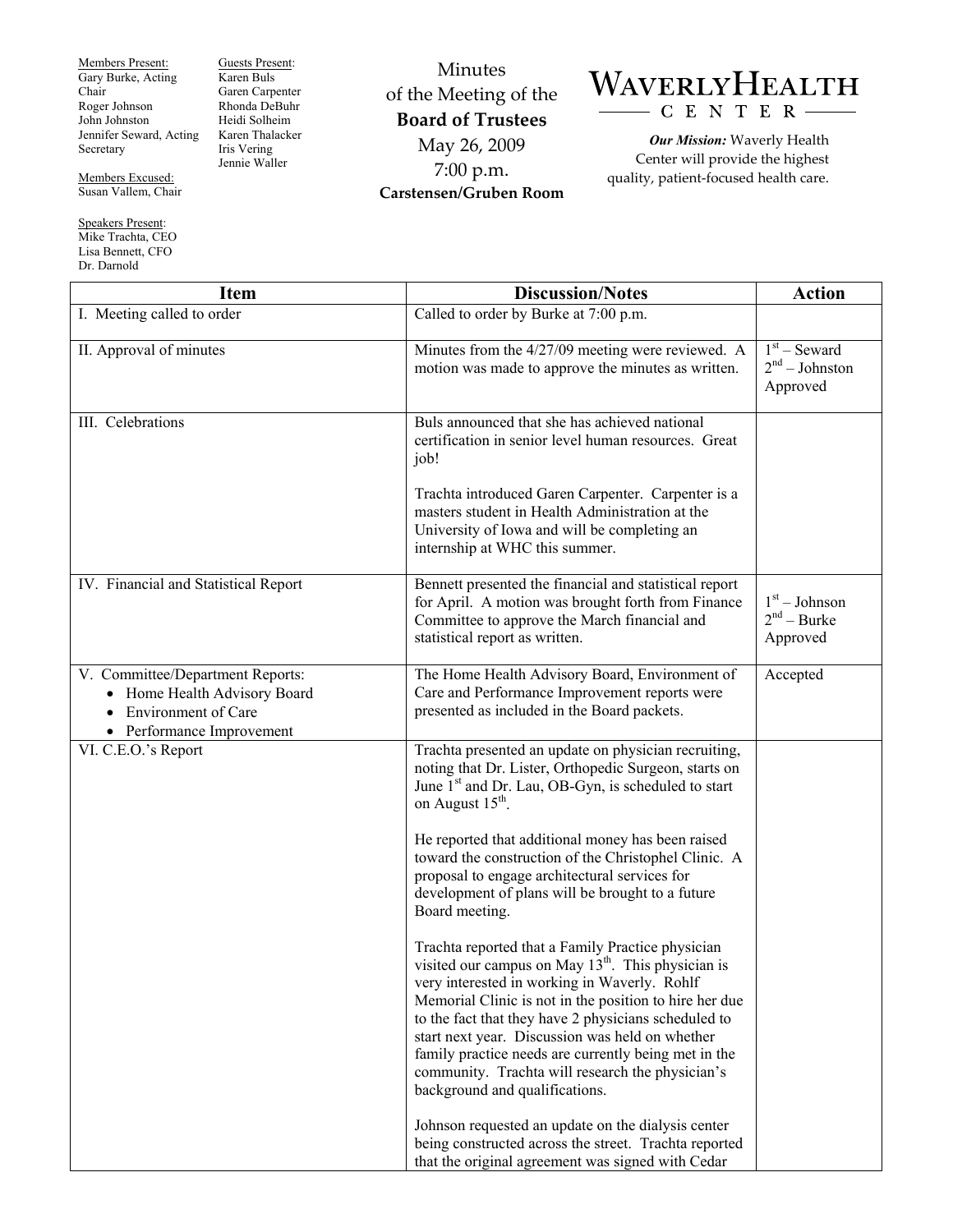|                                                                                                                                                                                                                                                                                                                                                                                                                                                                                                                                                                                                                                    | Valley Medical Specialists, but afterwards they sold<br>their interest to DaVita, a private provider. Trachta<br>believes that the facility will open in late July.                                                                                                                                                                                                                                                                                                                                                                                                                                                |                                                 |
|------------------------------------------------------------------------------------------------------------------------------------------------------------------------------------------------------------------------------------------------------------------------------------------------------------------------------------------------------------------------------------------------------------------------------------------------------------------------------------------------------------------------------------------------------------------------------------------------------------------------------------|--------------------------------------------------------------------------------------------------------------------------------------------------------------------------------------------------------------------------------------------------------------------------------------------------------------------------------------------------------------------------------------------------------------------------------------------------------------------------------------------------------------------------------------------------------------------------------------------------------------------|-------------------------------------------------|
| VII. Medical Staff                                                                                                                                                                                                                                                                                                                                                                                                                                                                                                                                                                                                                 | Dr. Darnold reported that the full Medical Staff did<br>not meet this month. The Executive Committee met<br>and reviewed the credentialing items listed below.<br>The Executive Committee has also been working on<br>revising the Medical Staff Bylaws. The proposed<br>new bylaws will go to the full Medical Staff for the<br>1 <sup>st</sup> reading in June.                                                                                                                                                                                                                                                  |                                                 |
| VIII. Old Business                                                                                                                                                                                                                                                                                                                                                                                                                                                                                                                                                                                                                 |                                                                                                                                                                                                                                                                                                                                                                                                                                                                                                                                                                                                                    |                                                 |
| IX. New Business<br>• Provisional Appointment to Medical Staff:<br>Bradley Lister, M.D. - Active,<br>Orthopaedic Surgery, WHC<br>Reappointment to Medical Staff:<br>Adam Brooks, M.D. - Active, Family<br>Practice, Covenant<br>Continuation of Provisional Status on<br>$\bullet$<br>Medical Staff:<br>Crystal Shrader, ARNP-<br>Consulting/Ancillary, CVMS<br><b>Updated/Revised Privileges:</b><br>$\bullet$<br>Victor Lawrinenko, M.D. -<br>Consulting, Gastroenterology,<br>Covenant<br>Ravindra Mallavarapu, M.D. -<br>٠<br>Consulting, Gastroenterology, CVMS<br>Resignation from Medical Staff:<br>Kenneth McMains, M.D. - | Trachta presented the following credentialing items:<br>**provisional appointment to Medical Staff<br>** reappointment to Medical Staff<br>** continuation of provisional status on Medical Staff<br>**updated/revised privileges<br>** resignation from Medical Staff<br>All items are individually listed at left. The files<br>have been reviewed by the Executive Committee of<br>the Medical Staff. The Executive Committee<br>recommends approval. A motion was made to<br>approve all credentialing items as individually<br>considered and recommended by the Executive<br>Committee of the Medical Staff. | $1st - Johnson$<br>$2nd$ – Seward<br>Approved   |
| Consulting, Occupational Health,<br>Allen<br>New/Revised Policies:<br>$\bullet$<br>Confidentiality of Employee Records/<br>Human Resources<br>Disaster Privileges and<br>٠<br>Responsibilities/Environment of Care<br>Heparin Nomogram and Low<br>٠<br>Molecular Weight Heparin/Patient<br>Care<br>Bilirubin Transcutaneous Care/Lab &<br>٠<br><b>Birthing Center</b><br>Respiratory Therapy Competency<br>٠<br>Assessment Plan/Respiratory Therapy                                                                                                                                                                                | Trachta presented the new/revised policy statements<br>as listed at left, and included in the Board packets.<br>The policies have been reviewed by the Executive<br>Committee of the Medical Staff and are<br>recommended for approval. A motion was made to<br>approve the policies as written and individually<br>considered.<br>Trachta reported that the Finance Committee met on                                                                                                                                                                                                                              | $1st - Johnston$<br>$2nd - Johnson$<br>Approved |
| <b>Finance Committee</b><br><b>Bank Resolution</b><br>٠                                                                                                                                                                                                                                                                                                                                                                                                                                                                                                                                                                            | 5/22/09. Minutes from said meeting were distributed<br>by email. Trachta noted that a transfer of \$200,000<br>was made from Board Designated Funds on 5/11/09.<br>Bennett presented a corporate resolution naming<br>authorized signers (Medical Staff Officers - Dr.<br>Warne, Dr. Dahlquist and Dr. Bell) for the Medical<br>Staff bank account. A motion was made to adopt the                                                                                                                                                                                                                                 | $1st$ – Seward                                  |